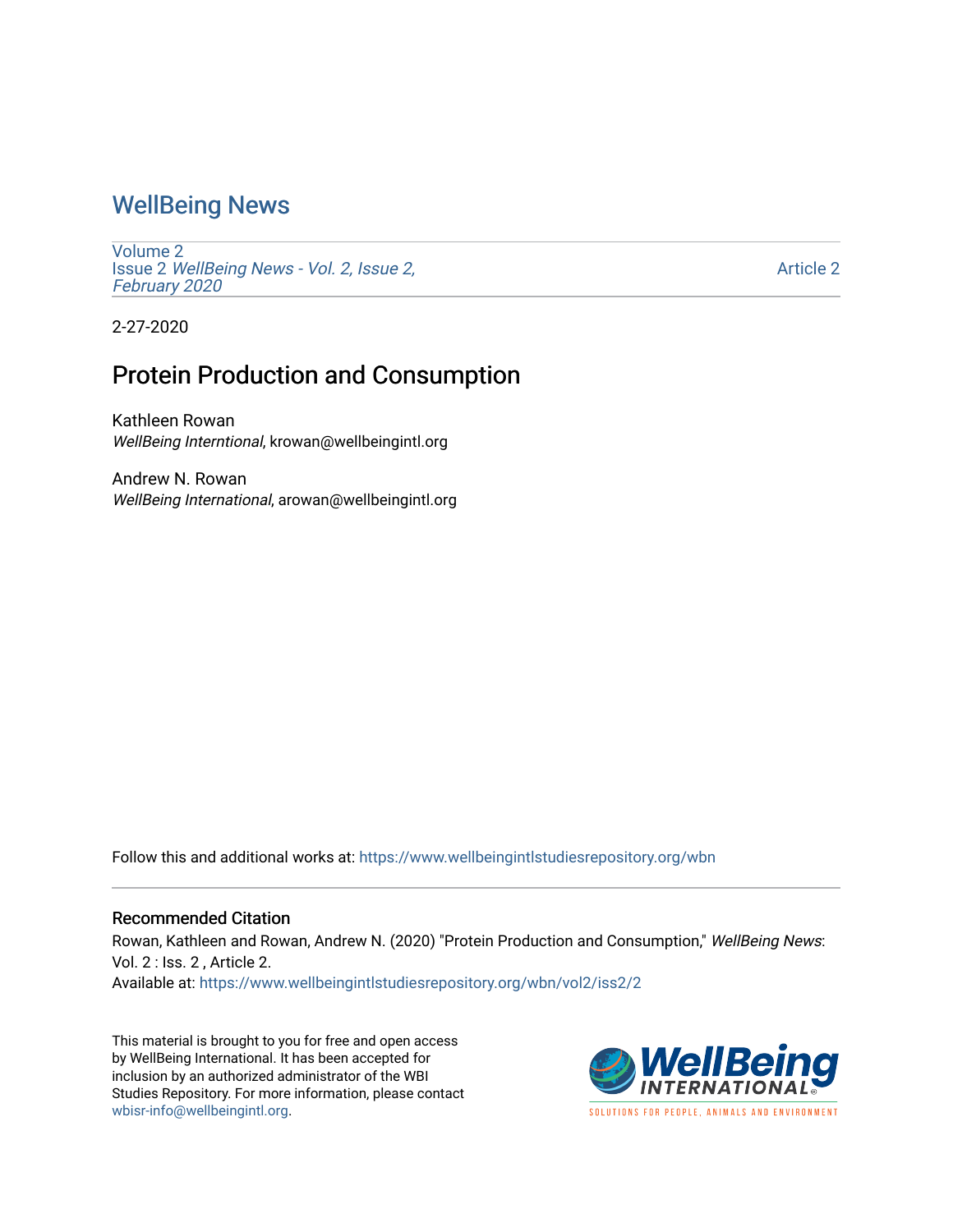

## **Feb 27, 2020 Protein Production and Consumption**

By Kathleen Rowan and Andrew Rowan

For those interested in data and understanding current global challenges but who have not yet visited the website, Our World in Data, we would strongly urge spending some time browsing the site. This January a new article appeared addressing the very confusing issue of the greenhouse gases produced through different sources of protein production. Conflicting reports have argued that protein sourced from meat and fish either is, or is not, a major source of global greenhouse gas (GHG) emissions, but the article, "Environmental impacts of food production" by Hannah Ritchie and Max Roser published online at Our World in Data, provides some clarity and answers.

The chart accompanying the article is complex and very rich in both data and text. It illustrates a very important point about the GHGs from different protein sources: the amount of GHG per kilogram equivalent of CO2 can vary over a huge range, depending on how the protein source is cultivated or raised. That is why the chart indicating how much GHG is produced per 100 gm of protein produced is so spread out for beef, lamb and farmed shrimp. Farmed fish systems can be managed to produce relatively low amounts of GHG, but management varies widely and poorly run fish farms can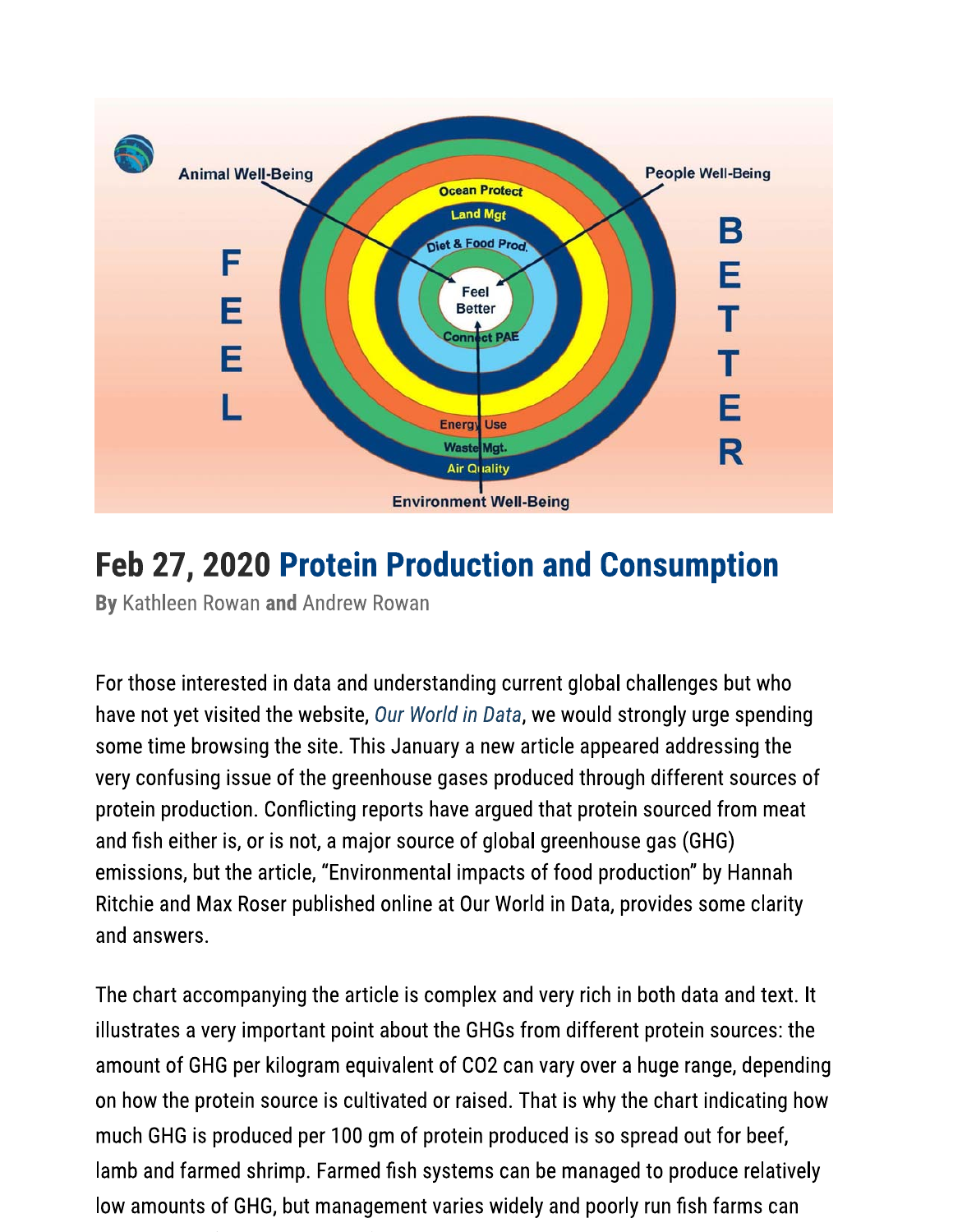produce significant quantities of methane. The data are clearer in the associated table that provides the median GHG footprint for different protein sources.



Chart is from article, "Environmental impacts of food production" by Hannah Ritchie and Max Roser, published online at OurWorldInData.org.

our food, there is massive scope for both consumers and producers. For producers, understanding and adopting best farm and land management practices can mitigate the highest impacts of production." For consumers, eating more plantbased protein sources such as tofu, nuts, peas and beans will have a significant impact no matter where in the world one lives.

The article argues that switching from animal to plant protein sources will not only have a big impact on one's dietary carbon footprint but also acknowledges that people can reduce their footprint without cutting out animal protein by being more discriminating in how animal protein is sourced. The article notes that high impact protein production (that with a footprint greater than 11) kgCO2eq) produces just 25% of the protein the world consumes but 70% of the GHG emissions.

The article concludes that "if we want to reduce the emissions from

|                               | Table: Median Value CO $_2$ Production (Kg $_{\rm eq}$ ) |  |
|-------------------------------|----------------------------------------------------------|--|
| per 100gm of Protein Produced |                                                          |  |
|                               |                                                          |  |

| <b>Protein Source</b> | GHG(KgCO <sub>2eq</sub> )/ 100<br>gm Protein- Median |
|-----------------------|------------------------------------------------------|
| Beef                  | 25                                                   |
| Lamb                  | 20                                                   |
| <b>Farmed Shrimp</b>  | 10                                                   |
| Cheese                | 8.4                                                  |
| Pork                  | 6.5                                                  |
| Chicken               | 4.3                                                  |
| Eggs                  | 3.8                                                  |
| <b>Farmed Fish</b>    | 3.5                                                  |
| Tofu                  | 1.6                                                  |
| Beans                 | 0.65                                                 |
| Peas                  | 0.36                                                 |
| Nuts                  | $-0.8$                                               |

The final chart from the article

illustrates global land use. As the chart documents, 77% of agricultural land (40 million SqKm) is devoted to raising and feeding livestock for meat, dairy and eggs, while only 23% is devoted to producing food directly consumed by humans. In terms of the calories we eat and the protein we consume, 18% of calories and 37% of protein come from meat and dairy, even though meat and dairy production accounts for 77% of agricultural land. We need to change our diets, not just to mitigate climate